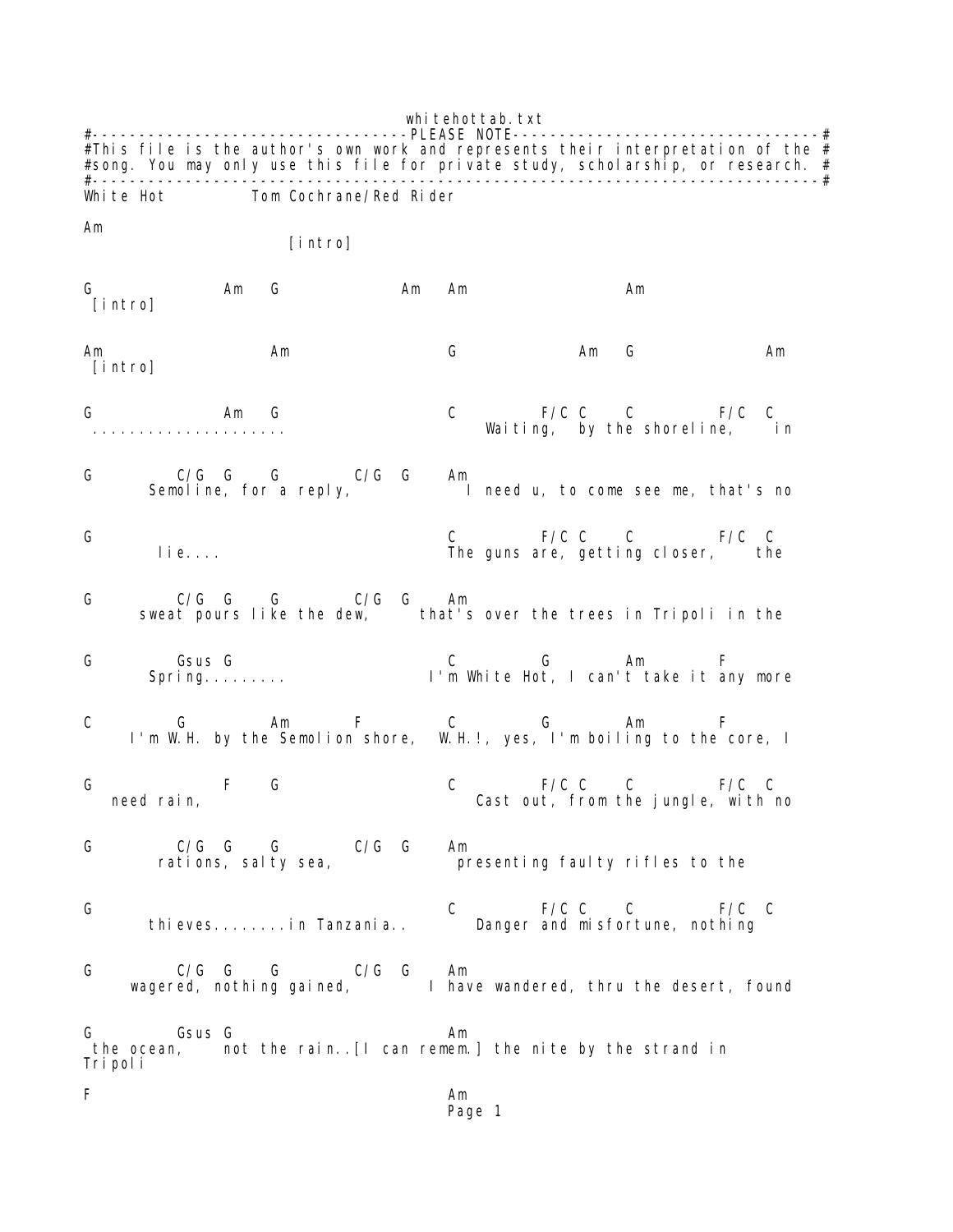whi tehottab.txt we were so much younger then [I had u & my] poetry to protect me, we were F G so much cooler then, I need rain............ C G Am F C G Am F I'm W.H., I can't take it any more, I'm W.H. by the Semolion shore, I'm C G Am F G F G F W.H., yes I'm boiling to the core, I need rain, INR INR III. need G Am Am rain..... [intro riff] G Am Am [intro riff]  $G$  American contract  $\mathcal{A}$  m [I can remem. the nites] by the sea in Tripoli, we were F American contract to the contract of the American contract of  $A$ m so much bolder then, I had u & my poetry to protect me, we were both sol di ers F G then, bolder then, colder then, I need rain.... I need rain, I need  $G$  American contract  $\mathcal{A}$  m rain, The Motion of the Hot!!!! [outro]  $G$  American contract  $\mathcal{A}$  m White Hot!!! G American contract of the state of the state of the state of the state of the state of the state of the state of the state of the state of the state of the state of the state of the state of the state of the state of the White Hot!!! G American contract of the state of the state of the state of the state of the state of the state of the state of the state of the state of the state of the state of the state of the state of the state of the state of the White Hot!!!  $G$  American contract  $\mathcal{A}$  m White!!!!  $G$  American contract  $\mathcal{A}$  m G<br>[2] G American contract of the state of the state of the state of the state of the state of the state of the state of the state of the state of the state of the state of the state of the state of the state of the state of the [1]